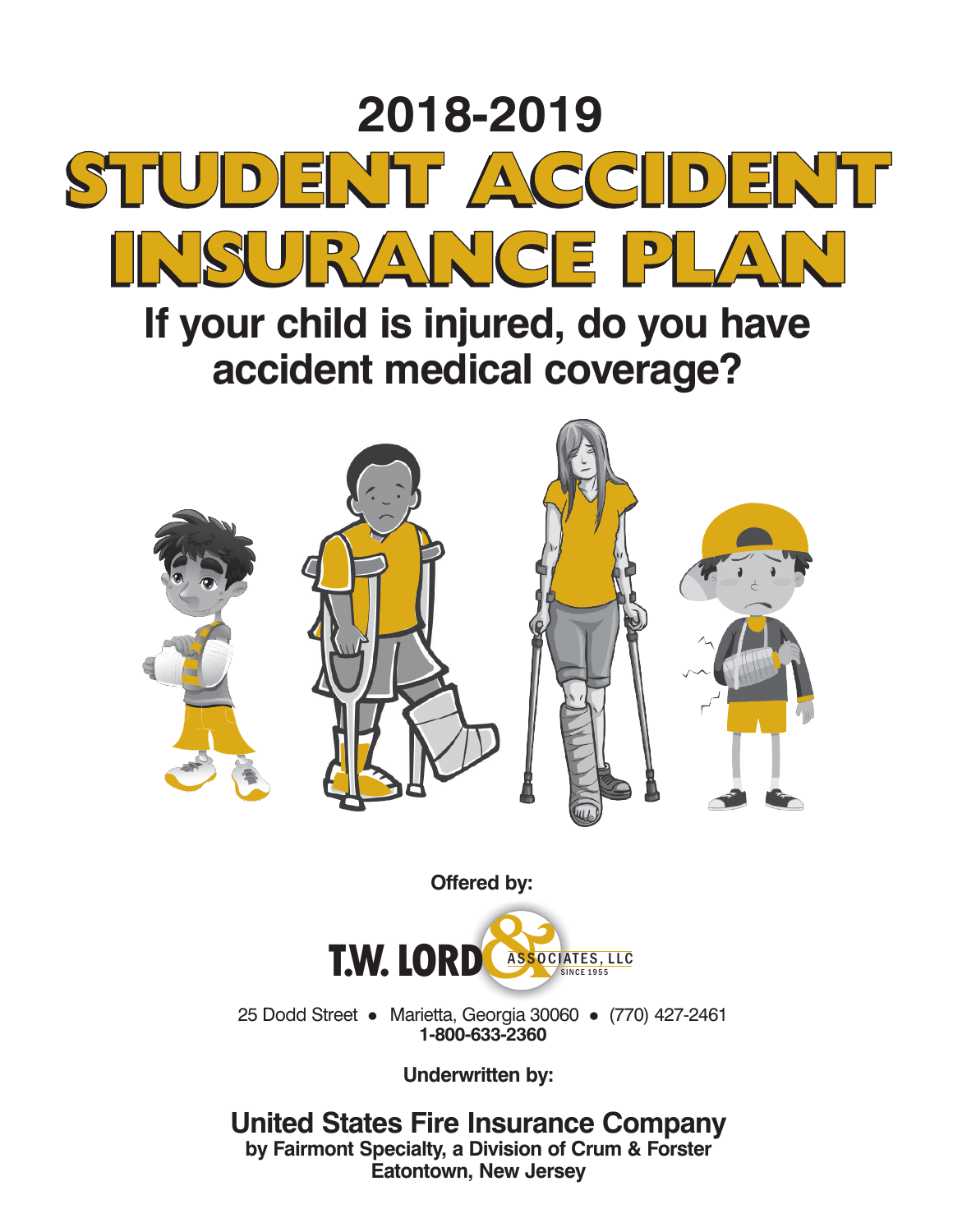## **IMPORTANT NOTICE TO PARENTS:**

We are pleased to offer through your school system the 2018-2019 student accident insurance. This coverage provides protection against medical expenses resulting from accidental injury to your child.

For those of you who have other insurance, this program will help you pay your deductibles and co-insurance. For those of you who have no other insurance, this coverage will provide much needed benefits at a reasonable cost.

Please read the brochure carefully and select the coverage that most closely meets your needs. If you have any questions, please feel free to call the plan administrator at the number(s) listed below.



25 Dodd Street<br>Marietta, Georgia 30060

Outside Atlanta Dialing Area **1-800-633-2360**

## **CHOOSE FROM THREE PLANS OF BENEFITS**

## **24-HOUR ROUND THE CLOCK COVERAGE**

The 24-Hour coverage Plan covers accidents at school, on the weekends and during summer vacation periods, including participation in all sports, except high school tackle football. It does not cover certain motor vehicle accidents (see exclusions).

### **SCHOOL TIME COVERAGE**

The School Time Coverage covers accidents at school during the school day, including one hour before and after school, while the student is continuously on the school premises, and while attending a school-sponsored and supervised activity. Travel directly between home and school to attend regularly scheduled classes or to participate in school activities is also covered. School Time Coverage does not include high school tackle football or certain motor vehicle accidents (see exclusions).

### **HIGH SCHOOL FOOTBALL COVERAGE**

High School Football Coverage covers accidents during scheduled practices and games during the proscribed periods allowed by the Georgia High School Association. Off season training and camps are not covered (coverage is available for off season training and camps, excluding full contact tackle football, through the 24-hour Round The Clock Coverage,) (see exclusions).

### **COVERAGE PERIOD**

Coverage under the School-Time and 24-Hour Plan begins on the date of premium receipt but not before the start of the school year activities. School-Time coverage ends at the close of the regular nine month school term, except while the insured is attending activities exclusively sponsored and solely supervised by the School during the summer. 24-Hour coverage ends when school reopens for the following fall term.

## **FULL TIME DENTAL ACCIDENT PLAN**

Covers accidents occurring anytime or anywhere, including all athletics and all forms of transportation. Coverage begins on the date of premium payment (but not before the start of the school year), and ends when school reopens for the following fall term. **Dental Plan Requirements and Limitations**

If, within 60 days from the date of injury, the insured is treated by a legally qualified dentist (other than by a family member) for injury to teeth, the Company will PAY THE REASONABLE AND CUSTOMARY EXPENSES for necessary dental treatment which is incurred within one year from the date of injury.

**EXCESS PROVISION** – If you have other valid coverage providing benefits for the same loss, benefits shall be paid first by your other coverage. The balance of unpaid eligible dental expense will then be paid by this policy.

**EXCLUSIONS** – Conditions which are not caused by accidental injury. Re-injury or complications of a condition which existed prior to the accident. Orthodontics and damage to or loss of dentures or bridges.

**Annual Premium:** \$7.00

### **EXCESS PROVISION**

**IMPORTANT** – (applicable only if you have other medical insurance) Your student insurance plan is designed to provide maximum benefits for a minimum premium. If your claim is over \$100 and you have other medical insurance, please submit your claim to your other insurance company first. When you receive their Benefit Statement, send it to us. We will pay benefits for those eligible expenses not paid by your other insurance.

When Excess insurance is provided and another Plan Providing Medical Benefits to an Insured is an HMO, PPO, or similar arrangement for provision of services and the Insured does not use the facilities or services of the HMO, PPO, or similar arrangement for provision of benefits or services, the medical benefits otherwise payable under this policy shall be reduced by 50%. This limitation shall not apply to emergency treatment required within 24 hours after an accident when the accident occurs outside the geographic area served by the HMO, PPO, or similar arrangement for provision of benefits or services.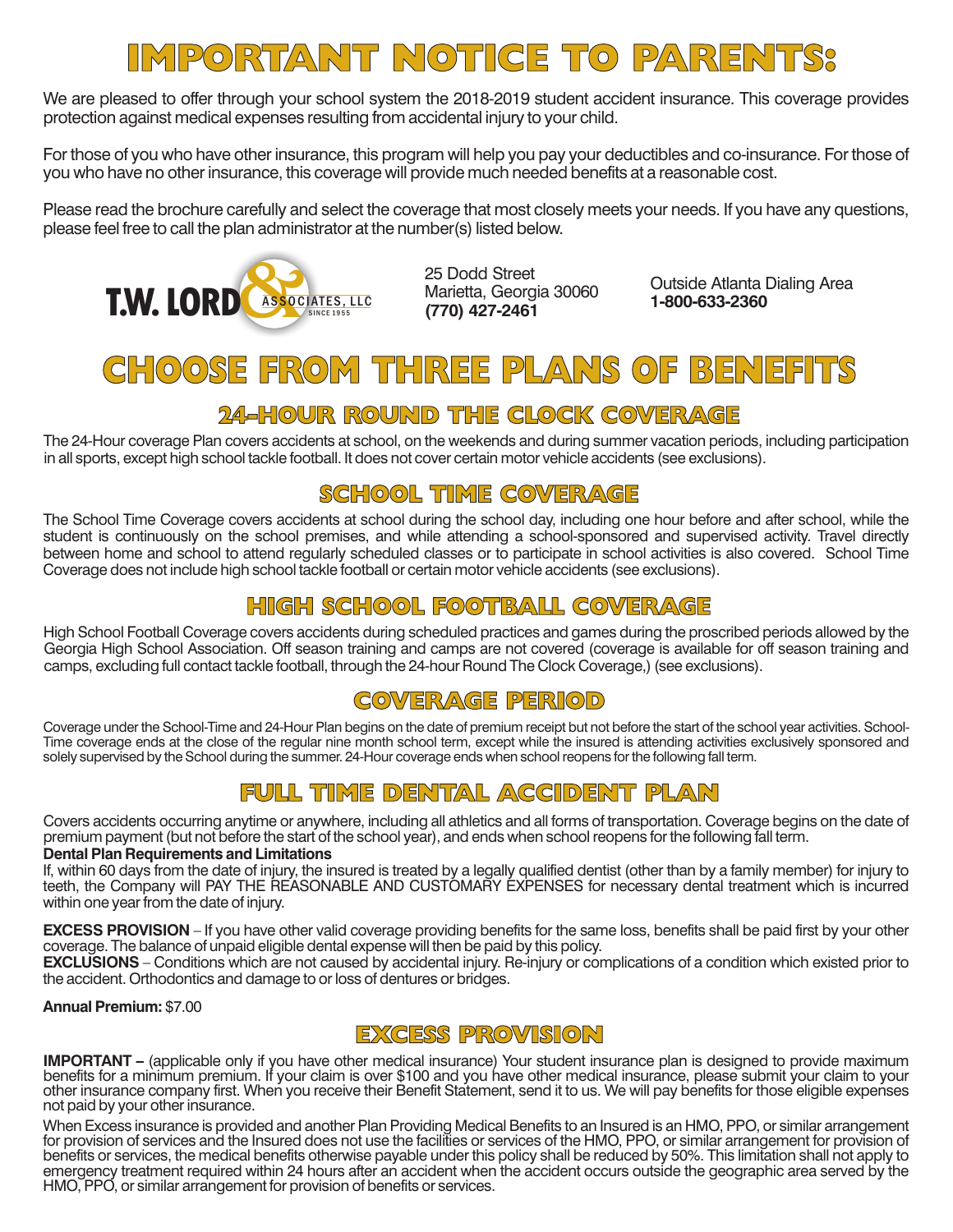## **ACCIDENT MEDICAL BENEFITS**

#### **MEDICAL BENEFITS:**

If a student receives treatment by a legally qualified physician or surgeon (other than a member of the family) or is hospital confined, and treatment begins within 60 days from the date of injury, the Company will PAY THE REASONABLE AND CUSTOMARY EXPENSES incurred for necessary medical, dental or hospital care subject to the provisions, limitations and exclusions outlined in this brochure. The Company will pay these expenses up to a full year from the date of injury. Injury must occur while the policy is in force.

#### **Maximum Benefits Per Occurrence**

Compare and Choose

| <b>Premier Option</b> | <b>Preferred Option</b> | <b>Basic Option</b> |  |
|-----------------------|-------------------------|---------------------|--|
| \$250,000             | \$100,000               | \$50,000            |  |

#### Benefits are Payable Up To The Following Maximums

| Hospital Room & Board                                                            | <b>PREMIER</b><br>Semi Private room rate                                                                        | <b>PREFERRED</b><br>Semi Private room rate                                                                      | <b>BASIC</b><br>\$300.00 per day                                                                               |
|----------------------------------------------------------------------------------|-----------------------------------------------------------------------------------------------------------------|-----------------------------------------------------------------------------------------------------------------|----------------------------------------------------------------------------------------------------------------|
| <b>Hospital Inpatient Services &amp; Supplies</b><br>(or Outpatient Day Surgery) | 80% of Reasonable &<br>Customary up to \$7,500.00                                                               | 80% of Reasonable &<br>Customary up to \$5,000.00                                                               | 80% of Reasonable &<br>Customary up to \$3,000.00                                                              |
| Hospital Emergency Room<br>(includes all services and supplies<br>except x-rays) | Reasonable & Customary<br>up to \$500.00                                                                        | Reasonable & Customary<br>up to \$300.00                                                                        | Reasonable & Customary<br>up to \$200.00                                                                       |
| Surgery                                                                          | Reasonable & Customary<br>at 80%                                                                                | Reasonable & Customary<br>at 80%                                                                                | Reasonable & Customary<br>at 80%                                                                               |
| <b>Physician Outpatient Treatment</b><br>(all services & supplies except x-rays) | \$100.00 for first treatment:<br>\$75.00 for each<br>subsequent treatment -<br>maximum of 5 treatments          | \$75.00 for first treatment:<br>\$50.00 for each<br>subsequent treatment -<br>maximum of 5 treatments           | \$50.00 for first treatment:<br>\$35.00 for each<br>subsequent treatment -<br>maximum of 5 treatments          |
| <b>Registered Nurses Services</b>                                                | Reasonable & Customary in full                                                                                  | Reasonable & Customary in full                                                                                  | Reasonable & Customary in full                                                                                 |
| X-rays, diagnostic imaging, MRI's.,<br>CAT Scans, etc.                           | 80% of Reasonable & Customary<br>up to \$1,000.00                                                               | 80% of Reasonable & Customary<br>up to \$750.00                                                                 | 80% of Reasonable & Customary<br>up to \$400.00                                                                |
| <b>Physical Therapy</b><br>(in or out of the hospital)                           | \$75.00 for first treatment,<br>\$50 ea. subsequent treatment,<br>maximum of 5 treatments                       | \$60.00 for first treatment,<br>\$40 ea. subsequent treatment,<br>maximum of 5 treatments                       | \$40.00 for first treatment,<br>\$30 ea. subsequent treatment,<br>maximum of 5 treatments                      |
| Ambulance-Ground Transportation                                                  | Reasonable & Customary                                                                                          | Reasonable & Customary                                                                                          | One trip in full                                                                                               |
| <b>Braces &amp; Orthopedic Appliances</b>                                        | Reasonable & Customary<br>up to \$300.00                                                                        | Reasonable & Customary<br>up to \$200.00                                                                        | Reasonable & Customary<br>up to \$100.00                                                                       |
| Prescriptions                                                                    | Reasonable & Customary<br>charges as an inpatient;<br>Reasonable & Customary<br>up to \$300.00 as an outpatient | Reasonable & Customary<br>charges as an inpatient;<br>Reasonable & Customary<br>up to \$200.00 as an outpatient | Reasonable & Customary<br>charges as an inpatient<br>Reasonable & Customary<br>up to \$100.00 as an outpatient |
| Dental treatment                                                                 | \$500.00 per natural tooth                                                                                      | \$400.00 per natural tooth                                                                                      | \$250.00 per natural tooth                                                                                     |
| <b>Injuries Involving Motor Vehicles</b>                                         | Up to \$3,000.00 per injury                                                                                     | Up to \$2,000.00 per injury                                                                                     | Up to \$1,000.00 per injury                                                                                    |

#### **Accidental Death, Dismemberment & Loss of Sight Benefits**

Pays in addition to other benefits, one of the following: the largest applicable amount: Loss of Life largest applicable amount: \$10,000.00<br>(within 180 days from date of injury) Loss of Both Hands, Both Feet or Sight of Both Eyes \$15,000.00 (within 180 days from date of injury) Loss of Both Hands, Both Feet or Sight of Both Eyes \$15,000.00

Loss of One Hand, One Foot, or Sight of One Eye \$ 7,500.00

**PLEASE NOTE EXCLUSIONS AND LIMITATIONS ON BACK PAGE.**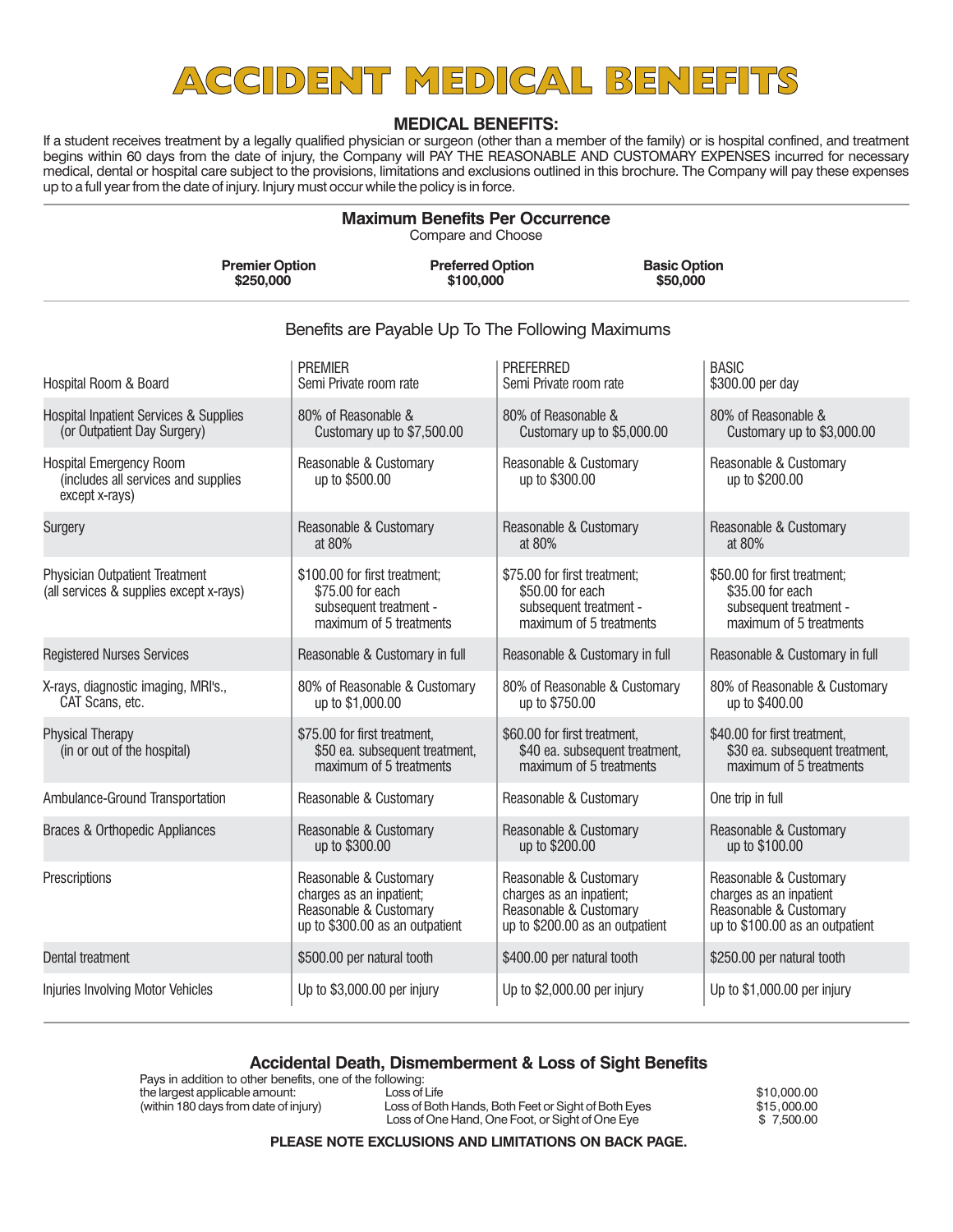## **EXCLUSIONS & LIMITATIONS**

### **BENEFITS ARE NOT PAID FOR:**

- 1. Conditions which are not caused by an accidental injury;
- 2. Treatment of loss resulting from hernia, regardless of cause, Osgood-Schlatter's disease, or osteochondritis;
- 3. Injury sustained as a result of operating, riding in or upon, or alighting from any two or three wheeled motor vehicle, a four wheeled recreational vehicle or snowmobile;
- 4. Re-injury or complications of a condition which existed prior to the accident;
- 5. Injury sustained as a result of practice or play in interscholastic tackle football, unless the premium for such coverage has been paid;
- 6. Any expense for which benefits are payable under Catastrophic Accident Insurance Program of the State High School Interscholastic Activities Association;
- 7. Treatment performed by a family member or person retained by the School;
- 8. Intentionally self-inflicted injury, or injury due to: acts of war, suicide, violating or attempting to violate the law, fighting or brawling except in self defense, or loss in consequence of being intoxicated or under the influence of any drugs or narcotic unless administered by or on the advice of physician;
- 9. Injury for which Workers' Compensation or similar occupational benefits are available;
- 10. Bacterial infections, sickness or disease of any kind such as strep throat or tonsilitis, heat exhaustion, sunburn, frostbite, fainting or allergic reactions;
- 11. Vegetation poisoning such as poison ivy or poison sumac, or ptomaine poisoning;
- 12. Expense incurred for treatment of temporomandibular joint dysfunction and associated myofacial pain.

## **DEFINITIONS:**

**INJURY** – means bodily injury resulting directly and independently of all other causes in loss covered by the Policy, and caused by an accident sustained while the Policy is in force as to the insured person. **ACCIDENT** – means an unexpected, external and sudden event that is independent of any other cause.



Report accidents at once to the school official. Accident claim forms will be furnished through the Principal's Office. (During vacation time contact the Administrator of the plan.) Completed proof of loss and accumulated bills must be received by the Company within 90 days.